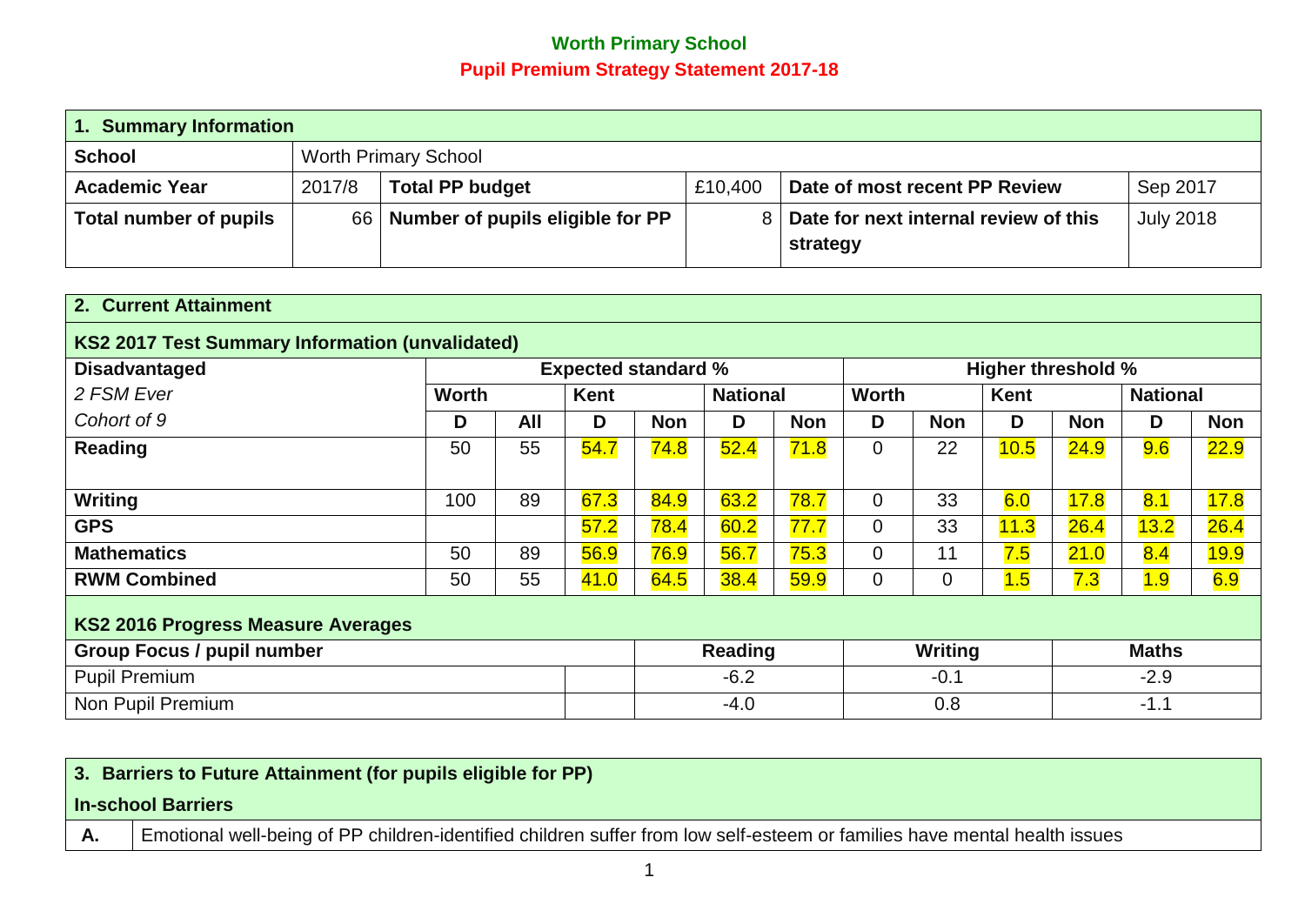| В.          | Ambition for HA Pupil Premium children to attain at the Higher Levels                                       |                                                                                                                            |  |  |  |  |  |  |
|-------------|-------------------------------------------------------------------------------------------------------------|----------------------------------------------------------------------------------------------------------------------------|--|--|--|--|--|--|
| $\mathbf c$ | Support from home in terms of learning or allowing the children to take risks                               |                                                                                                                            |  |  |  |  |  |  |
|             | <b>External Barriers</b>                                                                                    |                                                                                                                            |  |  |  |  |  |  |
| D.          | Attendance below that of non PP children and number of persistent absentees                                 |                                                                                                                            |  |  |  |  |  |  |
|             | <b>4. Desired Outcomes</b>                                                                                  | <b>Success criteria</b>                                                                                                    |  |  |  |  |  |  |
| Α.          | To improve progress in Reading, Writing and Numeracy throughout the Key Stage<br>2 for PP children          | All pupil premium children are making at least<br>expected progress in each key stage                                      |  |  |  |  |  |  |
| <b>B.</b>   | To increase number of PP attaining at Age related / Greater Depth in Reading at<br>the end of KS2           | Targets for Year 6<br>100% of PP achieve ARE in reading<br>33% of PP achieve GDS in reading<br>100% make expected progress |  |  |  |  |  |  |
| C.          | To address emotional issues of identified PP children through counselling, nurture<br>and emotional support | Identified children have received targeted support<br>and are all making at least expected progress<br>academically        |  |  |  |  |  |  |
| D.          | To improve attendance of PP children to at least 96%                                                        | PP attendance is not significantly different to other<br>children and is at least 96%                                      |  |  |  |  |  |  |

| 5. Planned Expenditure         |                                                                                                                                                                        |  |  |  |  |  |
|--------------------------------|------------------------------------------------------------------------------------------------------------------------------------------------------------------------|--|--|--|--|--|
| £10,400<br>Academic year       |                                                                                                                                                                        |  |  |  |  |  |
|                                | The three headings below demonstrate how we are using the Pupil Premium to improve classroom pedagogy, provide targeted support and<br>support whole school strategies |  |  |  |  |  |
| i. Quality of Teaching for All |                                                                                                                                                                        |  |  |  |  |  |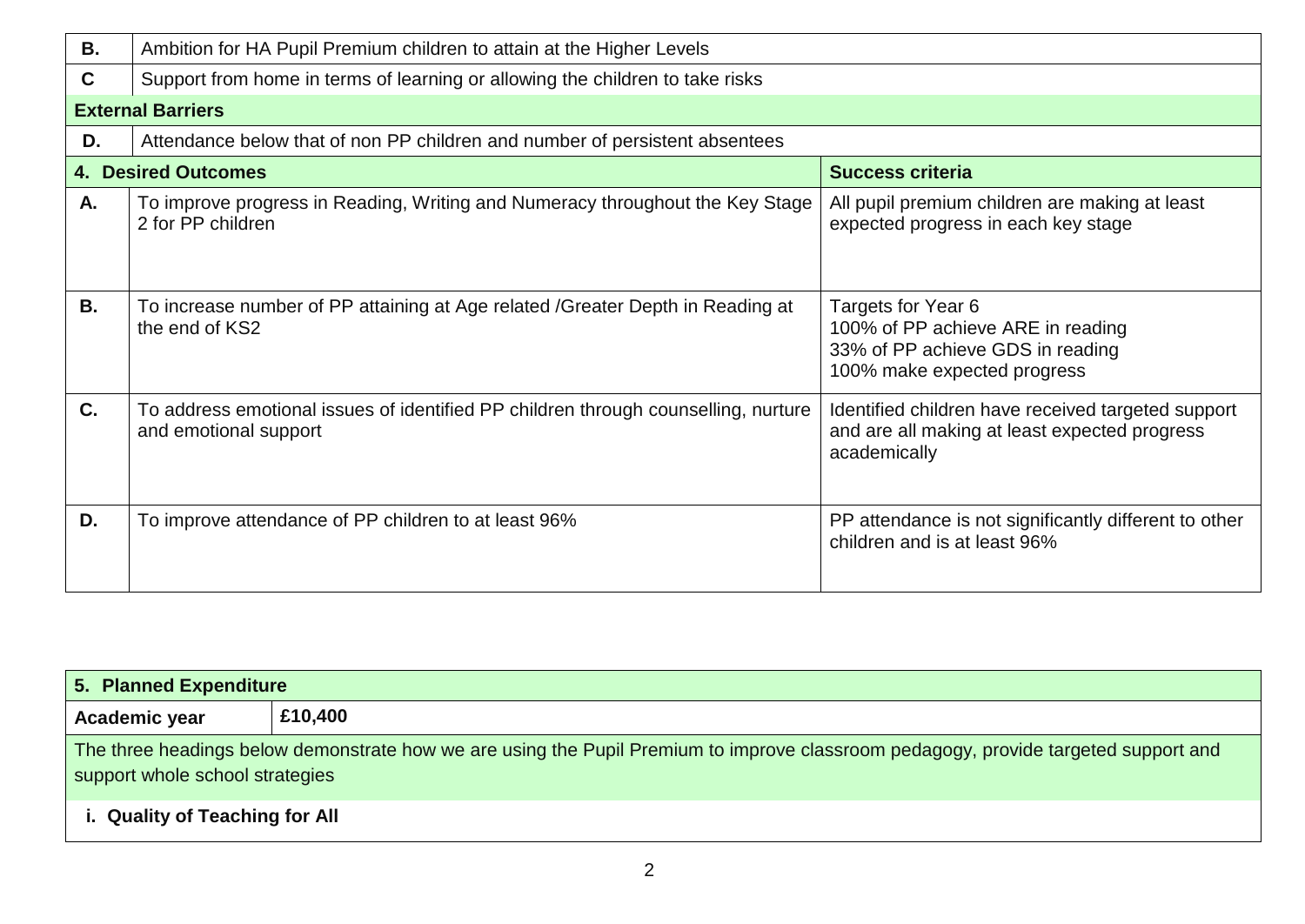| <b>Desired outcome</b>                                                                                           | Chosen action /<br>approach                                                                                                                                                                                                                                                                                                                                                                                                                                                                     | What is the evidence and<br>rationale for this choice?                                            | How will you ensure it is<br>implemented well?                                                                                                                                                                                | <b>Staff lead</b> | When will you review<br>implementation?             |
|------------------------------------------------------------------------------------------------------------------|-------------------------------------------------------------------------------------------------------------------------------------------------------------------------------------------------------------------------------------------------------------------------------------------------------------------------------------------------------------------------------------------------------------------------------------------------------------------------------------------------|---------------------------------------------------------------------------------------------------|-------------------------------------------------------------------------------------------------------------------------------------------------------------------------------------------------------------------------------|-------------------|-----------------------------------------------------|
| A and B                                                                                                          | Quality CPD for staff<br>Data analysis showed that children<br>needed to develop reasoning skills in<br>to develop<br>understanding of-<br>maths.<br>Problem solving,<br>challenge and<br>Research also evidences the<br>independent learning<br>importance of high quality teaching to<br>across the<br>ensure PP children make good<br>curriculum' Led by<br>progress<br><b>SLT £100</b><br>Release time to<br>observe quality<br>teaching in partner<br>schools, each CT 2<br>sessions £1000 |                                                                                                   | Robust monitoring programme for<br>each term<br>Staff meetings to review practice                                                                                                                                             | Jo H              | From Term 1<br>See monitoring timetable and<br>file |
| A and C<br>To develop all staff's<br>understanding of<br>inclusion and SEN<br>led by experienced<br><b>SENCo</b> |                                                                                                                                                                                                                                                                                                                                                                                                                                                                                                 | Training has been delivered in<br>SENCo's other schools (KR and TE)<br>and proven to be effective | SENCo to monitor provision for<br>SEN PP children. Ensure that<br>strategies agreed are being<br>implemented.<br>6 staff meeting planned across<br>term 1/2 to look at an inclusive<br>classroom, dyslexia, ADHD, ASD<br>£400 | <b>TS</b>         | From Term 1<br>See staff meeting schedule           |
|                                                                                                                  | £1,500                                                                                                                                                                                                                                                                                                                                                                                                                                                                                          |                                                                                                   |                                                                                                                                                                                                                               |                   |                                                     |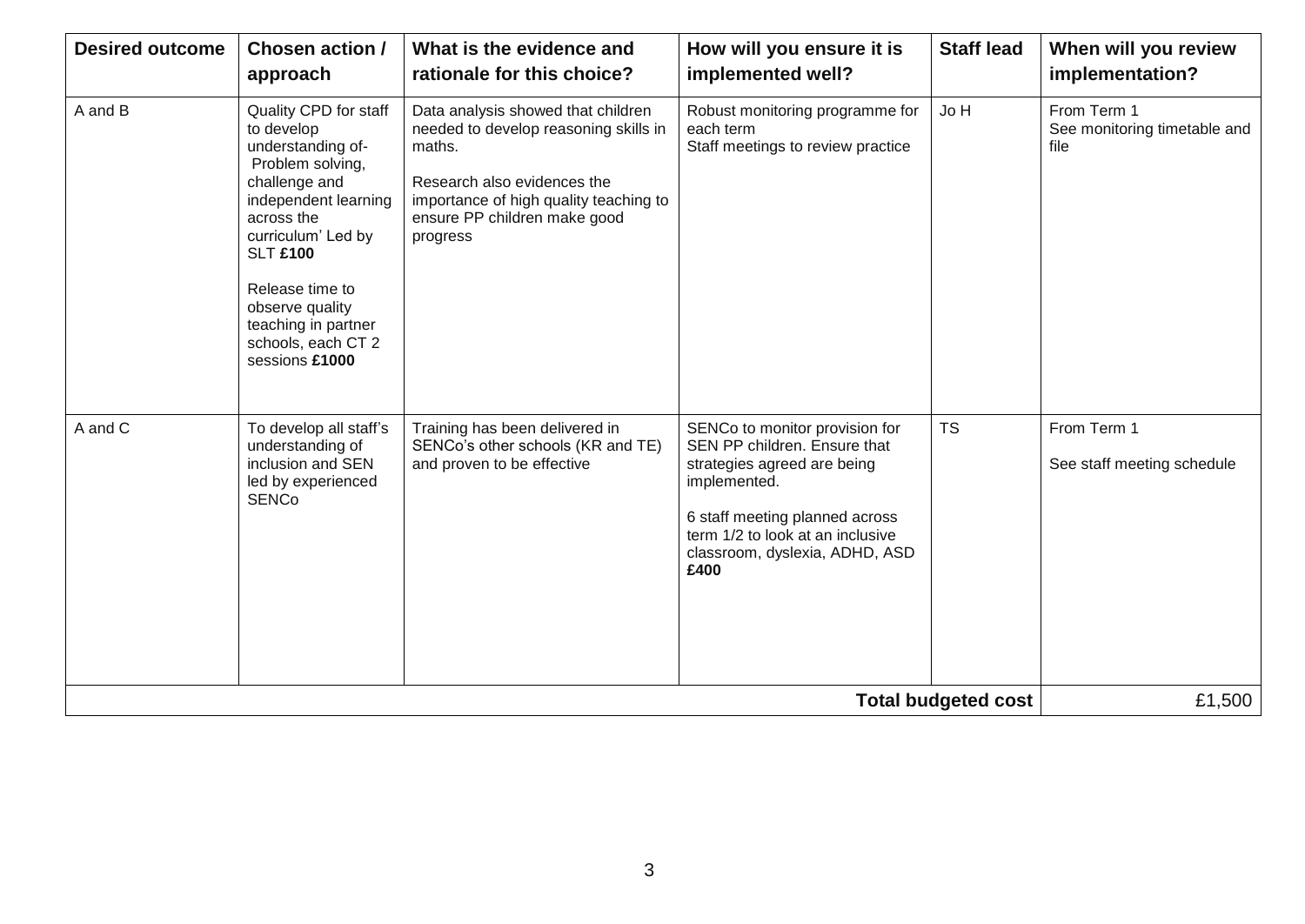| ii. Targeted Support                                                                                                                                                                                                     |                                                                                                                                         |                                                                                                                                                                                                                                                                                                                                                                           |                                                                                                                                                                                                  |                   |                                                                                                        |  |  |  |
|--------------------------------------------------------------------------------------------------------------------------------------------------------------------------------------------------------------------------|-----------------------------------------------------------------------------------------------------------------------------------------|---------------------------------------------------------------------------------------------------------------------------------------------------------------------------------------------------------------------------------------------------------------------------------------------------------------------------------------------------------------------------|--------------------------------------------------------------------------------------------------------------------------------------------------------------------------------------------------|-------------------|--------------------------------------------------------------------------------------------------------|--|--|--|
| <b>Desired outcome</b><br>Chosen action /<br>approach                                                                                                                                                                    |                                                                                                                                         | What is the evidence and<br>rationale for this choice?                                                                                                                                                                                                                                                                                                                    | How will you ensure it is<br>implemented well?                                                                                                                                                   |                   | When will you review<br>implementation?                                                                |  |  |  |
| A, B<br>To use 1-1 across<br>the school to deliver<br>support for PP.<br>Monitored through<br>pupil progress<br>meetings.<br>Coach Jack working<br>in 3/4 £3900<br>Extra CT £3900<br>Extra TA employed<br>from Nov £2000 |                                                                                                                                         | Sports coach- good qualification in<br>literacy, supporting in class in the<br>morning and working with Sport in<br>afternoon. Already has good<br>relationship with children in Year 3/4.<br>Extra Teacher working in the Yr 5/6<br>one morning a week was proven to<br>be effective last year<br>TAs trained to deliver interventions<br>with a track record of success | Monitoring of impact of sports<br>coach through<br>observations and data.<br>Pupil progress meetings<br>SENCo monitoring intervention<br>SENCo time £500 to monitor and<br>set up interventions. | JH and TS         | Through pupil progress<br>meeting 6 times a year<br>The monitoring programme<br>when interventions are |  |  |  |
| C<br>Extra TA employed<br>from November.<br>Mornings to be<br>timetabled to support<br>learning and<br>emotional well-being<br>issues Year 1, 3 and<br>6                                                                 |                                                                                                                                         | 8/12 PP have identified issues<br>regarding well being, emotion or<br>specific SEN.<br>Extra TA used to target intervention<br>to support these children                                                                                                                                                                                                                  | Monitoring of impact through<br>Pupil progress meetings<br>Triangulation<br>Pupil conferencing<br><b>SEN observations</b>                                                                        |                   | Termly from November 2017                                                                              |  |  |  |
|                                                                                                                                                                                                                          | <b>Total budgeted cost</b>                                                                                                              |                                                                                                                                                                                                                                                                                                                                                                           |                                                                                                                                                                                                  |                   |                                                                                                        |  |  |  |
| iii. Other Approaches                                                                                                                                                                                                    |                                                                                                                                         |                                                                                                                                                                                                                                                                                                                                                                           |                                                                                                                                                                                                  |                   |                                                                                                        |  |  |  |
| <b>Desired outcome</b>                                                                                                                                                                                                   | Chosen action /<br>approach                                                                                                             | What is the evidence and<br>rationale for this choice?                                                                                                                                                                                                                                                                                                                    | How will you ensure it is<br>implemented well?                                                                                                                                                   | <b>Staff lead</b> | When will you review<br>implementation?                                                                |  |  |  |
| D                                                                                                                                                                                                                        | To improve<br>attendance of PP<br>children<br>4/12 PP children<br>were PA last<br>academic year<br>Continue with project<br>95 strategy | Strategy worked last year. Now it will<br>be used for ongoing support with the<br>last 4 families.                                                                                                                                                                                                                                                                        | Attendance monitored every<br>week.<br>When attendance falls, policy<br>followed- letters, meetings and<br>involvement of attendance officer<br>when required                                    | <b>TS</b>         | Discussions with TS- through<br>weekly monitoring of<br>attendance.                                    |  |  |  |